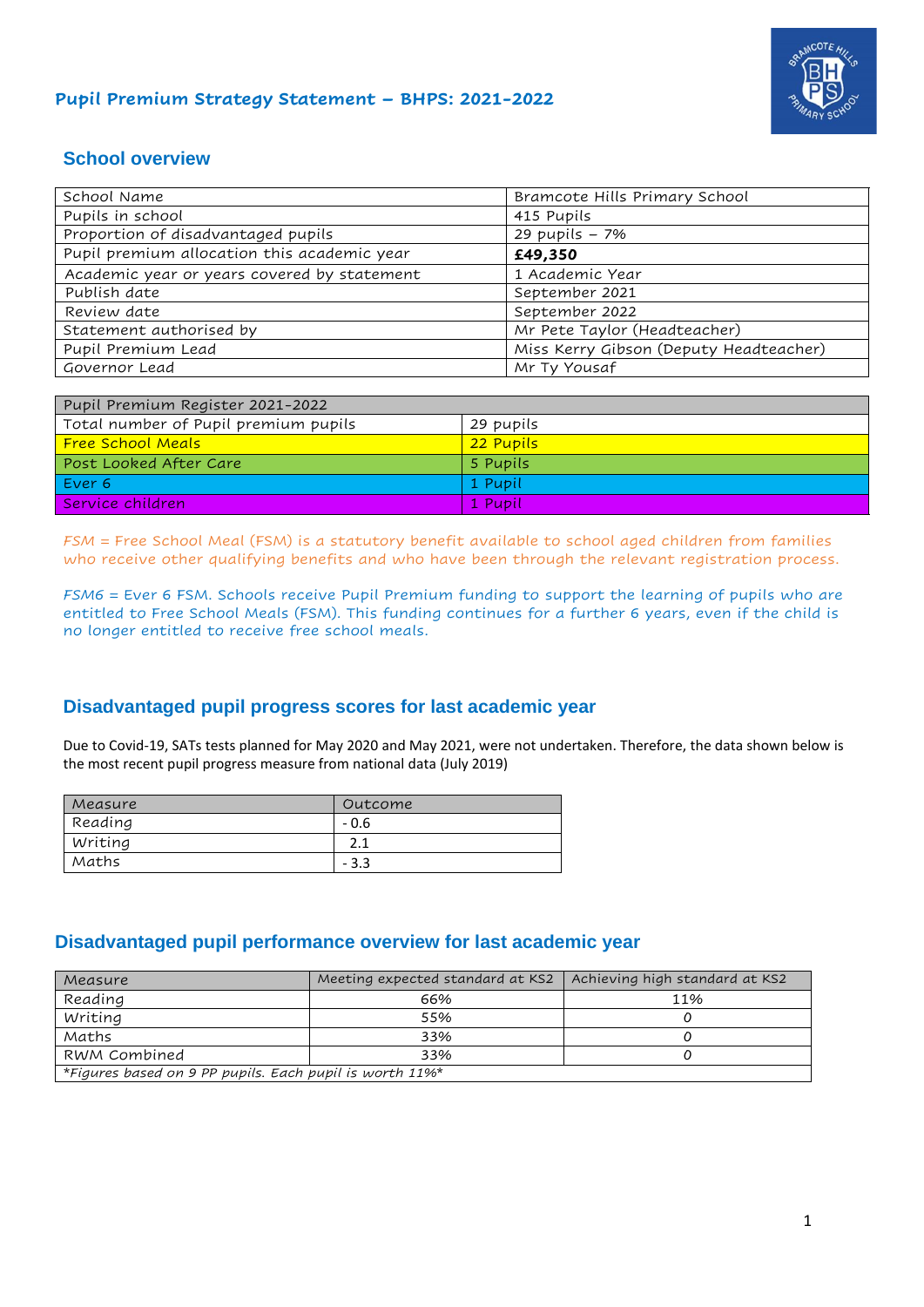## **Strategy aims for disadvantaged pupils**

| How does socio-economic disadvantage                                                           | Some children eligible for the pupil premium struggle with emotional                                              |                             |                                                                       |            |                                                                             |
|------------------------------------------------------------------------------------------------|-------------------------------------------------------------------------------------------------------------------|-----------------------------|-----------------------------------------------------------------------|------------|-----------------------------------------------------------------------------|
| impact on pupil learning?                                                                      |                                                                                                                   |                             | issues and dealing with their feelings which in turn impacts on their |            |                                                                             |
|                                                                                                |                                                                                                                   |                             | ability to work successfully.                                         |            |                                                                             |
|                                                                                                |                                                                                                                   | Other factors include       |                                                                       |            |                                                                             |
|                                                                                                | Family tension                                                                                                    |                             |                                                                       |            |                                                                             |
|                                                                                                |                                                                                                                   |                             | Low starting points                                                   |            |                                                                             |
|                                                                                                |                                                                                                                   | Low self-esteem             |                                                                       |            |                                                                             |
|                                                                                                |                                                                                                                   | Low aspiration              |                                                                       |            |                                                                             |
|                                                                                                | ➤                                                                                                                 |                             | Poor access to life experiences                                       |            |                                                                             |
|                                                                                                |                                                                                                                   |                             | Poor vocabulary and knowledge of the world                            |            |                                                                             |
|                                                                                                |                                                                                                                   | Parental anxiety            |                                                                       |            |                                                                             |
| The following strategies have been devised to offset the barriers to learning, described above |                                                                                                                   |                             |                                                                       |            |                                                                             |
| <b>Priority Measures</b>                                                                       |                                                                                                                   |                             | Meeting the expected standard at                                      |            | Achieving Greater Depth Standard                                            |
|                                                                                                |                                                                                                                   | the end of KS2 (2022)       |                                                                       |            | at the end of KS2 (2022)                                                    |
| All PP children to achieve SIP based                                                           | All                                                                                                               | Reading                     | 90%                                                                   | Reading    | 35%                                                                         |
| targets in reading and maths (informed                                                         | Pupils                                                                                                            | Writing                     | 85%                                                                   | Writing    | 25%                                                                         |
| by FFT top 20% of schools)                                                                     |                                                                                                                   | Maths                       | 90%                                                                   | Maths      | 35%                                                                         |
| (Measured by attainment data)                                                                  |                                                                                                                   | <b>RWM</b>                  |                                                                       | <b>RWM</b> |                                                                             |
|                                                                                                |                                                                                                                   |                             | 80%                                                                   |            | 25%                                                                         |
|                                                                                                | PP                                                                                                                | Reading                     | 80%                                                                   | Reading    | 30%                                                                         |
|                                                                                                | Pupils                                                                                                            | Writing                     | 70%                                                                   | Writing    | 30%                                                                         |
|                                                                                                |                                                                                                                   | Maths                       | 90%                                                                   | Maths      | 30%                                                                         |
|                                                                                                |                                                                                                                   | <b>RWM</b>                  | 60%                                                                   | <b>RWM</b> | 30%                                                                         |
| Priority 1                                                                                     |                                                                                                                   |                             | Brighter Futures Through Sport (BFTS) are a charity, who aim to use   |            |                                                                             |
| Brighter Futures Through Sport                                                                 |                                                                                                                   |                             |                                                                       |            | sport to inspire, raise self-esteem and give confidence to every child they |
| Development & Mentoring Programme                                                              | work with.                                                                                                        |                             |                                                                       |            |                                                                             |
|                                                                                                |                                                                                                                   |                             | • Continue to deliver a mentoring programme for girls and boys from   |            |                                                                             |
|                                                                                                |                                                                                                                   |                             | ages 6-16, with the aim of improving confidence, supporting school    |            |                                                                             |
|                                                                                                |                                                                                                                   |                             | work and raising self-esteem.                                         |            |                                                                             |
|                                                                                                |                                                                                                                   |                             |                                                                       |            | • Provide support and activities that develop the skills, confidence and    |
|                                                                                                |                                                                                                                   | capabilities of each child. |                                                                       |            |                                                                             |
|                                                                                                | . The sessions run for 30 minutes and pupils who attend the                                                       |                             |                                                                       |            |                                                                             |
|                                                                                                | sessions will do so individually or as a group of 3.                                                              |                             |                                                                       |            |                                                                             |
|                                                                                                | • Coaching and mentoring for 22 pupils over a day                                                                 |                             |                                                                       |            |                                                                             |
|                                                                                                | Autumn Term £125 @ 14 days = £1750                                                                                |                             |                                                                       |            |                                                                             |
|                                                                                                | Spring Term £125 @ 11 days = £1375                                                                                |                             |                                                                       |            |                                                                             |
|                                                                                                | Summer Term £125 @ 13 days = £1625                                                                                |                             |                                                                       |            |                                                                             |
|                                                                                                | $Total = £4750$                                                                                                   |                             |                                                                       |            |                                                                             |
| Priority 2                                                                                     | Home Liaison Support Worker - Part time                                                                           |                             |                                                                       |            |                                                                             |
| Home Liaison Support Worker                                                                    |                                                                                                                   |                             |                                                                       |            | Pastoral team proactively monitor the response to parents' evening's        |
|                                                                                                |                                                                                                                   |                             |                                                                       |            | invitations and other key events, working with administration staff to      |
|                                                                                                |                                                                                                                   | maximise engagement.        |                                                                       |            |                                                                             |
|                                                                                                |                                                                                                                   |                             | • To work with pupils in receipt of PP. to support their reading      |            |                                                                             |
|                                                                                                |                                                                                                                   |                             |                                                                       |            | • To ensure targeted pupils make at least expected progress in reading.     |
|                                                                                                |                                                                                                                   |                             | • To make home visits to families and arrange to meet with them in    |            |                                                                             |
|                                                                                                | school.                                                                                                           |                             |                                                                       |            |                                                                             |
|                                                                                                |                                                                                                                   |                             |                                                                       |            | • To address other issues that present difficulties for families that may   |
|                                                                                                |                                                                                                                   |                             | affect children's success in school.                                  |            |                                                                             |
|                                                                                                |                                                                                                                   |                             | . To support a family's full integration into school life.            |            |                                                                             |
|                                                                                                | Sessions run on Tuesday & Thursday = £9824                                                                        |                             |                                                                       |            |                                                                             |
| Priority 3                                                                                     |                                                                                                                   |                             | • To continue to provide bespoke family support in order to improve   |            |                                                                             |
| Plant-a-seed (PAS)                                                                             |                                                                                                                   |                             |                                                                       |            | attendance and wellbeing of targeted children (through association          |
|                                                                                                |                                                                                                                   |                             |                                                                       |            |                                                                             |
|                                                                                                | with Plant a Seed and multi-systemic therapy).<br>• To continue to develop a relationship with PAS to improve the |                             |                                                                       |            |                                                                             |
|                                                                                                | attendance and family support/therapy available to a range of families                                            |                             |                                                                       |            |                                                                             |
|                                                                                                | in crisis.                                                                                                        |                             |                                                                       |            |                                                                             |
|                                                                                                | £8000                                                                                                             |                             |                                                                       |            |                                                                             |
|                                                                                                |                                                                                                                   |                             |                                                                       |            |                                                                             |
| Projected spending                                                                             | £22,574                                                                                                           |                             |                                                                       |            |                                                                             |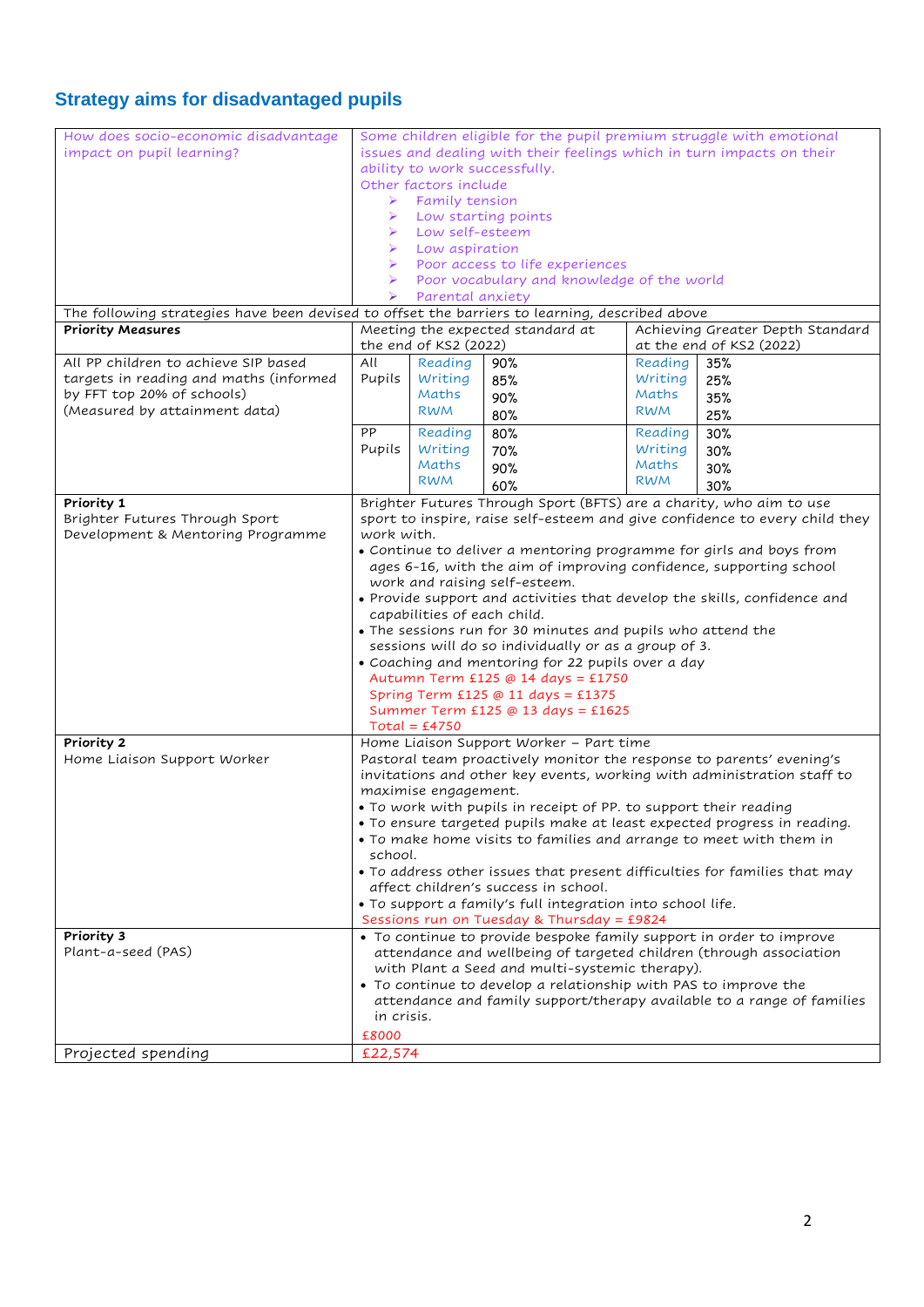# **Teaching priorities for current academic year**

| Aim                        | Priority Focus                                                                     | Target                                             | Target Date     |
|----------------------------|------------------------------------------------------------------------------------|----------------------------------------------------|-----------------|
| Progress in                | > Focus on the attainment and rates of                                             | > 100% of pupils targeted to                       | February 2022   |
| Reading                    | progress in all areas of the new to Y2 pupils                                      | have made good progress                            | (Analysis Data) |
|                            | > New to Yr 6 pupils GDS reading scores are                                        | since summer 21 in                                 |                 |
|                            | reasonable and reflective of the disruptive                                        | reading                                            | Summer 2022     |
|                            | year                                                                               |                                                    |                 |
|                            | $\triangleright$ Although cohort size makes genuine analysis                       | > 75% of pupils to have                            |                 |
|                            | insignificant, there is a disproportionate                                         | made accelerated progress                          |                 |
|                            | correlation between SEND and PP and the                                            | since summer 21 in                                 |                 |
|                            | gap has not become wider, the small number                                         | reading                                            |                 |
|                            | of PP must continue to be focussed on so                                           |                                                    |                 |
|                            | that their reading could be at least as good                                       |                                                    |                 |
|                            | as that of their peers<br>> Standards in writing in all year groups                | > 100% of pupils targeted to                       | February 2022   |
| Progress in                | except for new to Y3 have been impacted by                                         | have made good progress                            | (Analysis Data) |
| Writing                    | Covid lockdown, with a noticeable challenge                                        | since summer 21 in writing                         |                 |
|                            | at GDS in all year groups                                                          |                                                    | Summer 2022     |
|                            | > Improvements to be made with progress in                                         | ▶ 75% of pupils to have                            |                 |
|                            | Writing for the new to Yrs 2, 5 & 6 especially                                     | made accelerated progress                          |                 |
|                            | at GDS                                                                             | since summer 21 in writing                         |                 |
|                            | $\triangleright$ Progress of PP children in writing is mixed                       |                                                    |                 |
|                            | and attainment gap has increased in some                                           |                                                    |                 |
|                            | year groups.                                                                       |                                                    |                 |
|                            | > Quality first teaching in writing, especially                                    |                                                    |                 |
|                            | promoting writing at GDS (should we go into                                        |                                                    |                 |
|                            | another lockdown we will need to revise                                            |                                                    |                 |
|                            | how we feedback to children and edit their                                         |                                                    |                 |
|                            | work so that standards are maintained)                                             |                                                    |                 |
|                            | Continue to focus on PP children in all areas                                      |                                                    |                 |
|                            | and especially writing because this is where                                       |                                                    |                 |
|                            | their progress has been limited<br>> Maths scores in new to Yr 2 pupils are an     | > 100% of pupils targeted to                       | February 2022   |
| Progress in<br>Mathematics | area for improvement for this cohort                                               | have made good progress                            | (Analysis Data) |
|                            | $\triangleright$ Maths GDS scores for new to yr 5 and 6 are                        | since summer 21 in maths                           |                 |
|                            | an area for improvement.                                                           |                                                    | Summer 2022     |
|                            | $\triangleright$ Rates of progress in maths are an area for                        | ▶ 75% of pupils to have                            |                 |
|                            | development in the new to Yrs 2 & 6 and                                            | made accelerated progress                          |                 |
|                            | this is an issue at GDS in particular                                              | since summer 21 in maths                           |                 |
|                            | > PP progress in maths needs to improve in Yr                                      |                                                    |                 |
|                            |                                                                                    |                                                    |                 |
|                            | > Although cohort size makes genuine                                               |                                                    |                 |
|                            | analysis insignificant, there is a                                                 |                                                    |                 |
|                            | disproportionate correlation between SEND                                          |                                                    |                 |
|                            | and PP and the gap has now become wider                                            |                                                    |                 |
|                            | in some year groups but has become                                                 |                                                    |                 |
|                            | marginally wider in others, the small<br>number of PP must continue to be focussed |                                                    |                 |
|                            | on so that their maths could be at least as                                        |                                                    |                 |
|                            | good as that of their peers                                                        |                                                    |                 |
|                            | The impact of 'Catch up' intervention in                                           |                                                    |                 |
|                            | maths in new to Yr 6 is mixed and the                                              |                                                    |                 |
|                            | school are looking into alternative methods                                        |                                                    |                 |
|                            | and 1:1 tuition to support pupils.                                                 |                                                    |                 |
| Phonics                    | > Yr 2 Reading scores at ARE and GDS and                                           | $Y1 = 90%$                                         | Summer 22       |
|                            | phonic skills are an area for development                                          | $\triangleright$ Y2 cumulative                     |                 |
|                            | > Focus support on disadvantaged pupils                                            | Autumn 21 = 80%                                    |                 |
|                            | reaching the expected standard in Phonics                                          | Summer 22 = 93%                                    |                 |
|                            | check at end of Year 1                                                             |                                                    |                 |
| Other                      | $\triangleright$ Continue with NELI intervention for                               | $\triangleright$ Progress in this area may         |                 |
|                            | targeted children new to Y2, Y1 and then                                           | not result in numerical                            |                 |
|                            | foundation                                                                         | changes in data                                    |                 |
|                            |                                                                                    | > Professional opinions of                         |                 |
|                            |                                                                                    | key staff involved to be                           |                 |
|                            |                                                                                    | positive about rates of                            |                 |
|                            |                                                                                    | progress - being able to<br>give evidence of small |                 |
|                            |                                                                                    | steps                                              |                 |
|                            |                                                                                    |                                                    |                 |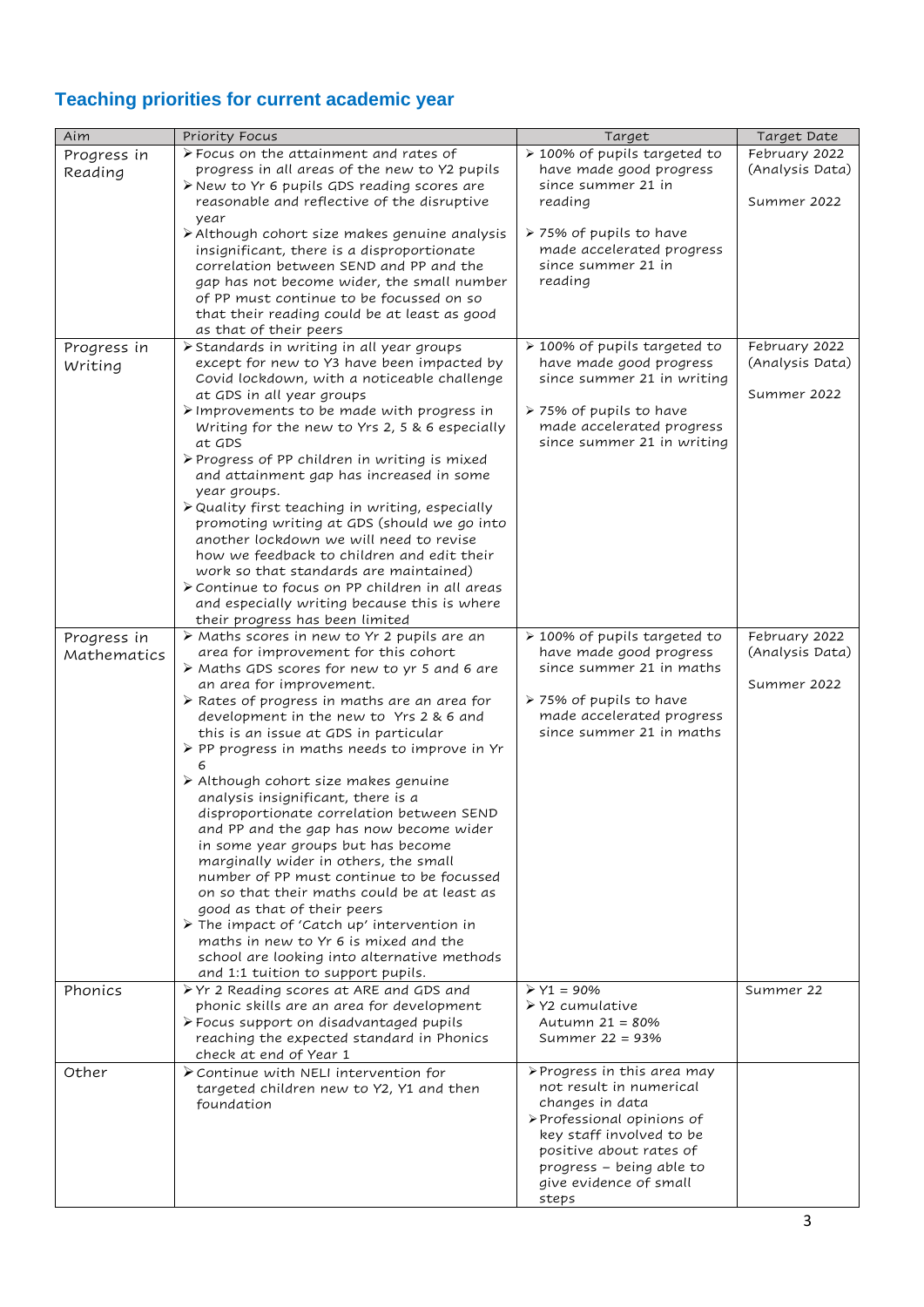## **Targeted academic support for current academic year**

| How does socio-economic<br>disadvantage impact on pupil<br>learning?                                                  | Some children have limited Maths and English skills (poor phonic knowledge, poor<br>sight vocabulary, limited vocabulary, poor word-retrieval, difficulty with<br>inference and making comparisons with other texts). Their attainment is behind<br>that of their peers.<br>Some children are not able to take charge of their own learning and do not<br>understand the language of learning (metacognition). |  |  |  |  |  |  |
|-----------------------------------------------------------------------------------------------------------------------|----------------------------------------------------------------------------------------------------------------------------------------------------------------------------------------------------------------------------------------------------------------------------------------------------------------------------------------------------------------------------------------------------------------|--|--|--|--|--|--|
| The following strategies have been devised to offset the barriers to learning, described above                        |                                                                                                                                                                                                                                                                                                                                                                                                                |  |  |  |  |  |  |
| Measure                                                                                                               | Activity                                                                                                                                                                                                                                                                                                                                                                                                       |  |  |  |  |  |  |
| Priority 1                                                                                                            | Internal data is used to set targets and a copy of this information is held by                                                                                                                                                                                                                                                                                                                                 |  |  |  |  |  |  |
| To formulate individual year<br>group targets for each year<br>group based on specific issues<br>and prior attainment | school.                                                                                                                                                                                                                                                                                                                                                                                                        |  |  |  |  |  |  |
| Priority 2<br>To use the Catch-Up Premium<br>to support those children who                                            | a) Continue with NELI intervention for targeted children in yr 2, 1 and then,<br>later, F2.                                                                                                                                                                                                                                                                                                                    |  |  |  |  |  |  |
| have fallen behind or have<br>exhibited a decline in their<br>thirst for learning or learning<br>behaviours.          | b) To review the positive summer reading data and provide targeted<br>interventions for small number of pupils (prioritise PP) who still need to 'catch<br>up'                                                                                                                                                                                                                                                 |  |  |  |  |  |  |
| (Catch-Up Premium funding)                                                                                            | c) Identify and target with interventions those children who have 'fallen behind'<br>in maths. To include children who should be at GDS. Consider different forms of<br>intervention including tutoring programme                                                                                                                                                                                              |  |  |  |  |  |  |
|                                                                                                                       | d) Identify and target with focussed interventions those children who have fallen<br>behind in writing, including those with potential for GDS (prioritise PP)                                                                                                                                                                                                                                                 |  |  |  |  |  |  |
|                                                                                                                       | e) Reignite children's thirst for learning and improve their learning behaviours by<br>focussing on metacognitive skills, whole school praise at the start of assembly,<br>implantation of SPARK, focus on positive learning routines and behaviours,<br>'talking' the love of reading and learning, focus on the purpose of learning and<br>aspirations for the future.                                       |  |  |  |  |  |  |
|                                                                                                                       | Research - Impact Ed covid report & bps.org return to school.<br>Covid Catch-up: The Catch-up conundrum<br>The 3R's                                                                                                                                                                                                                                                                                            |  |  |  |  |  |  |
|                                                                                                                       | Restoration into school life<br>Securing Relationships - matter. They are the driver and fundamental to all<br>pupils but especially for our disadvantaged pupils.<br>Responding to pupil needs                                                                                                                                                                                                                |  |  |  |  |  |  |
| Priority 3<br>To ensure that the attainment                                                                           | a) Fully implement the teaching and learning policy and curriculum plan as<br>detailed below:                                                                                                                                                                                                                                                                                                                  |  |  |  |  |  |  |
| of disadvantaged pupils is at                                                                                         | • Establish a 'So what' culture (So what are we going to do about it?)                                                                                                                                                                                                                                                                                                                                         |  |  |  |  |  |  |
| least good and their rates of<br>progress are at least good and                                                       | • Establish a 'no excuse' culture                                                                                                                                                                                                                                                                                                                                                                              |  |  |  |  |  |  |
| in some areas accelerated                                                                                             | • Stimulate children's pride in their learning and develop ways for them to<br>challenge themselves                                                                                                                                                                                                                                                                                                            |  |  |  |  |  |  |
| (SEF Context 4, Qual of Ed 11,                                                                                        | • Develop metacognition approaches                                                                                                                                                                                                                                                                                                                                                                             |  |  |  |  |  |  |
| Lead & Man)                                                                                                           | • Target 5 PP children per term for monthly learning reviews with PP lead,<br>following a 'script. Involve class teacher                                                                                                                                                                                                                                                                                       |  |  |  |  |  |  |
|                                                                                                                       | · Teacher led pre/post teach                                                                                                                                                                                                                                                                                                                                                                                   |  |  |  |  |  |  |
|                                                                                                                       | • Interventions to be part of quality first teaching rather than TA withdrawal                                                                                                                                                                                                                                                                                                                                 |  |  |  |  |  |  |
|                                                                                                                       | • Fortnightly attendance meetings to be held with a focus on PP children                                                                                                                                                                                                                                                                                                                                       |  |  |  |  |  |  |
|                                                                                                                       | b) Monthly work scrutiny of sampled PP to be carried out by department leads<br>(include children when appropriate)                                                                                                                                                                                                                                                                                            |  |  |  |  |  |  |
|                                                                                                                       | • Raise aspiration                                                                                                                                                                                                                                                                                                                                                                                             |  |  |  |  |  |  |
|                                                                                                                       | · Evidence of pupil progress                                                                                                                                                                                                                                                                                                                                                                                   |  |  |  |  |  |  |
|                                                                                                                       | • Evidence of agreed expectations being adhered to in every class<br>• Evidence of new strategies being suggested and used when progress does not                                                                                                                                                                                                                                                              |  |  |  |  |  |  |
|                                                                                                                       | happen                                                                                                                                                                                                                                                                                                                                                                                                         |  |  |  |  |  |  |
|                                                                                                                       | • Evidence of healthy challenge and support by departmental leads<br>• Evidence of receptive response and action from all staff                                                                                                                                                                                                                                                                                |  |  |  |  |  |  |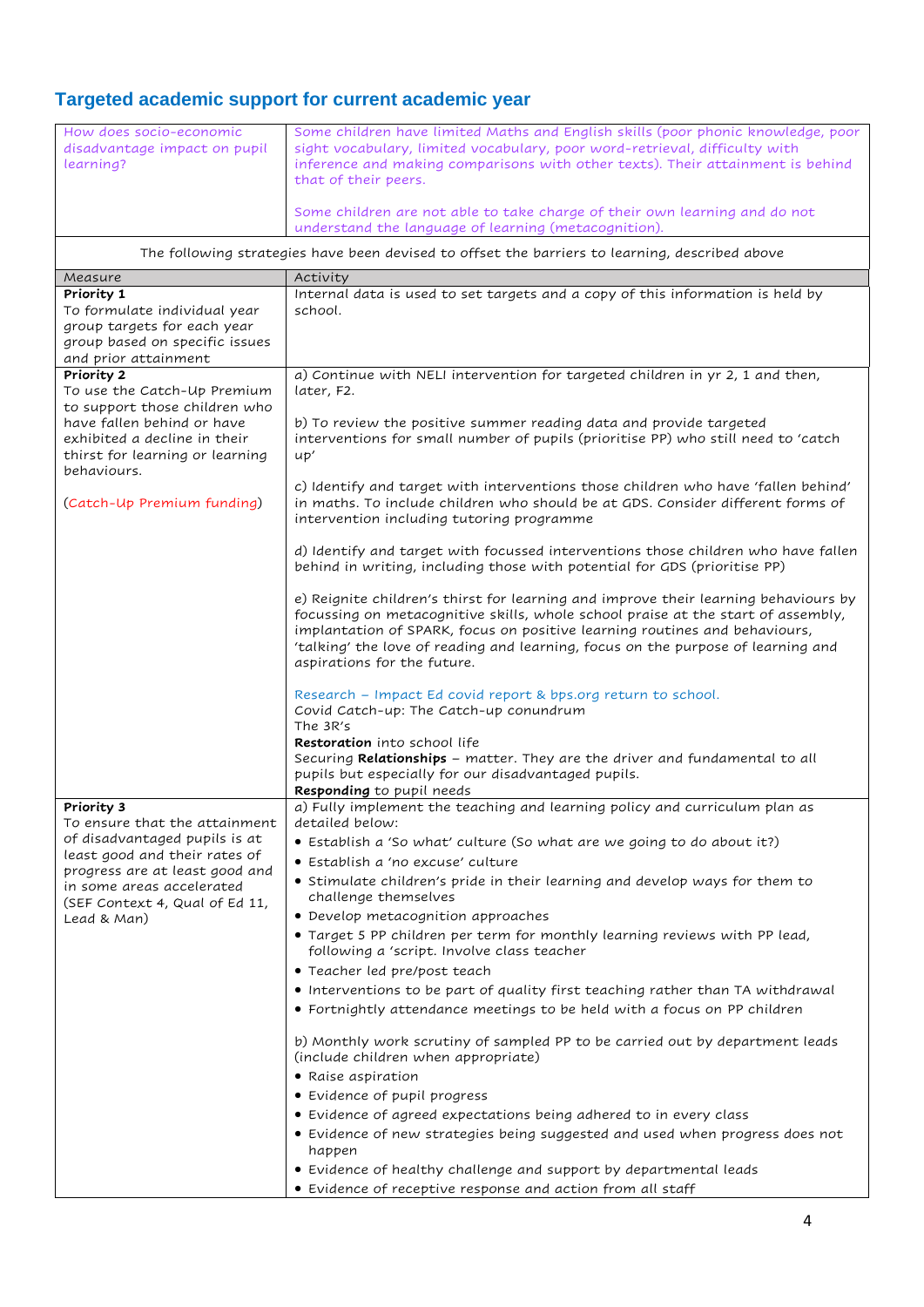|                    | c) Carry out termly review of which are the most effective strategies for<br>promoting progress of disadvantaged children<br>• Reviews held and submitted to governors |
|--------------------|------------------------------------------------------------------------------------------------------------------------------------------------------------------------|
|                    | Evidence of targeting the most effective strategies                                                                                                                    |
| Projected spending | £14,000                                                                                                                                                                |
|                    | (TA salaries to support the above)                                                                                                                                     |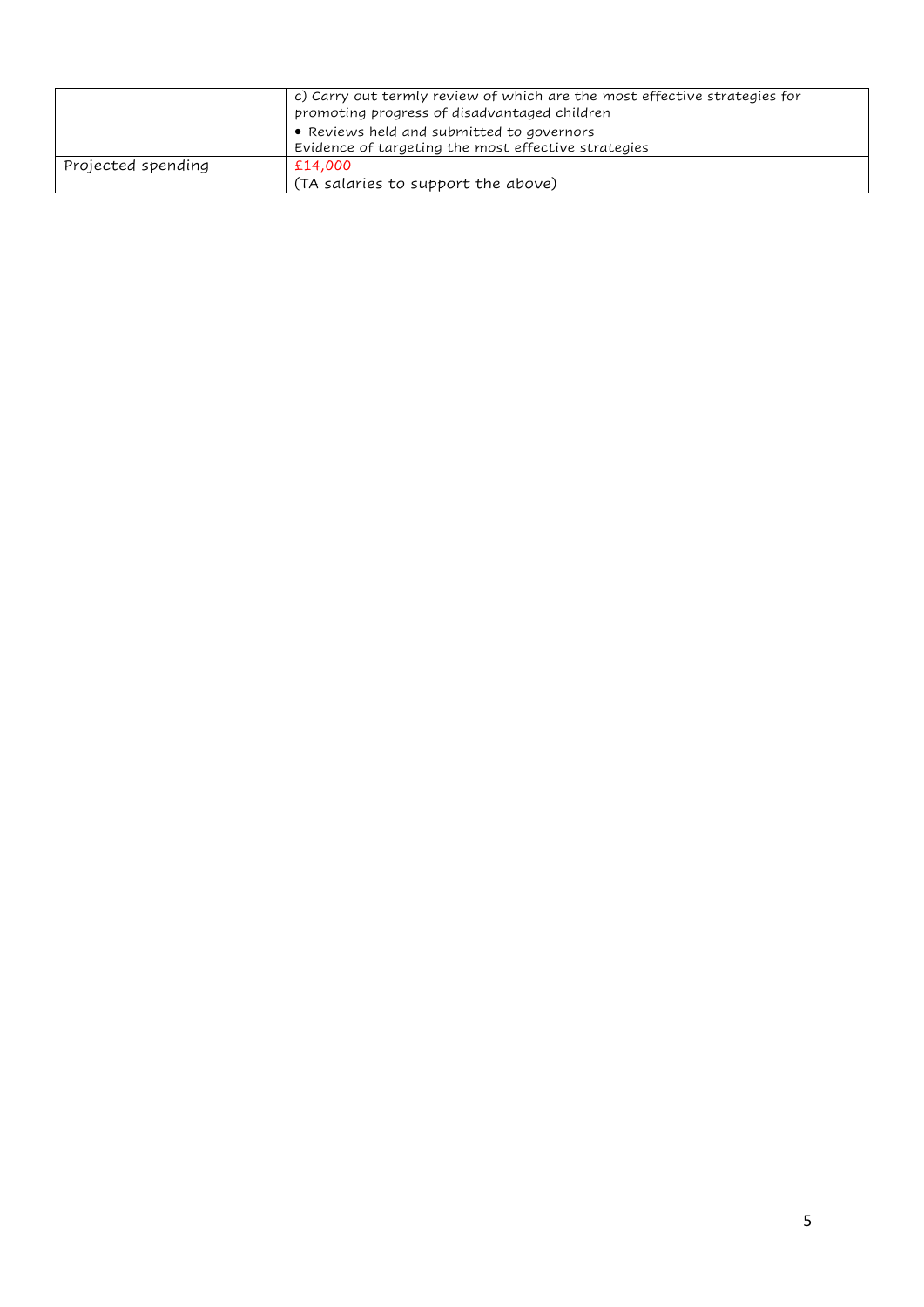## **Wider strategies for current academic year**

| How does soci-economic<br>disadvantage impact on pupils<br>learning?                                                    | >Inconsistency in expectations and/or a lack of high expectations, which are<br>of fundamental importance to addressing disadvantaged.<br>> Curriculum equity - more limited experiences outside of school can be<br>impacted further by PP pupils being heavily involved in interventions and<br>therefore missing out on the opportunity to address these gaps by being<br>excluded from accessing curriculum equity e.g. foundation subject lessons<br>missed.<br>>A lack of a sense of belonging for PP pupils<br>>Limited or little thirst for learning or learning behaviours which are<br>negative<br>> Covid has had an impact on PP pupils. Challenges are not because of lack of<br>ICT. The greatest impact being a lack of structure, routine, space, quiet<br>place to work, limited access to a class teacher, to subject knowledge,<br>feedback or relationships. There is strong evidence to support that school<br>matters for all children, particularly for disadvantaged pupils. |  |
|-------------------------------------------------------------------------------------------------------------------------|------------------------------------------------------------------------------------------------------------------------------------------------------------------------------------------------------------------------------------------------------------------------------------------------------------------------------------------------------------------------------------------------------------------------------------------------------------------------------------------------------------------------------------------------------------------------------------------------------------------------------------------------------------------------------------------------------------------------------------------------------------------------------------------------------------------------------------------------------------------------------------------------------------------------------------------------------------------------------------------------------|--|
|                                                                                                                         | The following strategies have been devised to offset the barriers to learning, described above                                                                                                                                                                                                                                                                                                                                                                                                                                                                                                                                                                                                                                                                                                                                                                                                                                                                                                       |  |
| Measure                                                                                                                 | Activity                                                                                                                                                                                                                                                                                                                                                                                                                                                                                                                                                                                                                                                                                                                                                                                                                                                                                                                                                                                             |  |
| Priority 1<br>Attendance of the PP pupils will<br>be at least in line with their<br>peers.                              | • Weekly attendance tracking of pupils eligible for PP.<br>• Analysed weekly and in more detail monthly<br>• Absence followed up from the first morning of absence. Traffic Light letters<br>sent when attendance concerns are raised.<br>• Face-to-face meetings with parents/carers by Attendance Officer.<br>• Referral for more serious cases. Introduction of fining for holidays<br>during term time                                                                                                                                                                                                                                                                                                                                                                                                                                                                                                                                                                                           |  |
| Priority 2<br>To further enhance the provision<br>for supporting children's<br>emotional well-being<br>(SEF Pers Dev 7) | . Build on and maintain the success of our provision for identified children<br>· Provide cpd for area leaders and access support from outside agencies to<br>identify good practice<br>. Provide a bank of planned activities that can support children's well-being<br>that help to prevent difficulties for children<br>. Work with senior leaders so that we can provide more instant access for<br>children who might need emotional support - appoint and train member of<br>staff. ELSA<br>(Potential cost of ELSA training from CPD budget)                                                                                                                                                                                                                                                                                                                                                                                                                                                  |  |
| Priority 3<br>There are no barriers to children<br>attending enrichment and extra<br>- curricular activities.           | . All PP children to be involved in at least 2 extra-curricular activities and<br>attend all trips and residentials.                                                                                                                                                                                                                                                                                                                                                                                                                                                                                                                                                                                                                                                                                                                                                                                                                                                                                 |  |
| Projected spending                                                                                                      | £2000                                                                                                                                                                                                                                                                                                                                                                                                                                                                                                                                                                                                                                                                                                                                                                                                                                                                                                                                                                                                |  |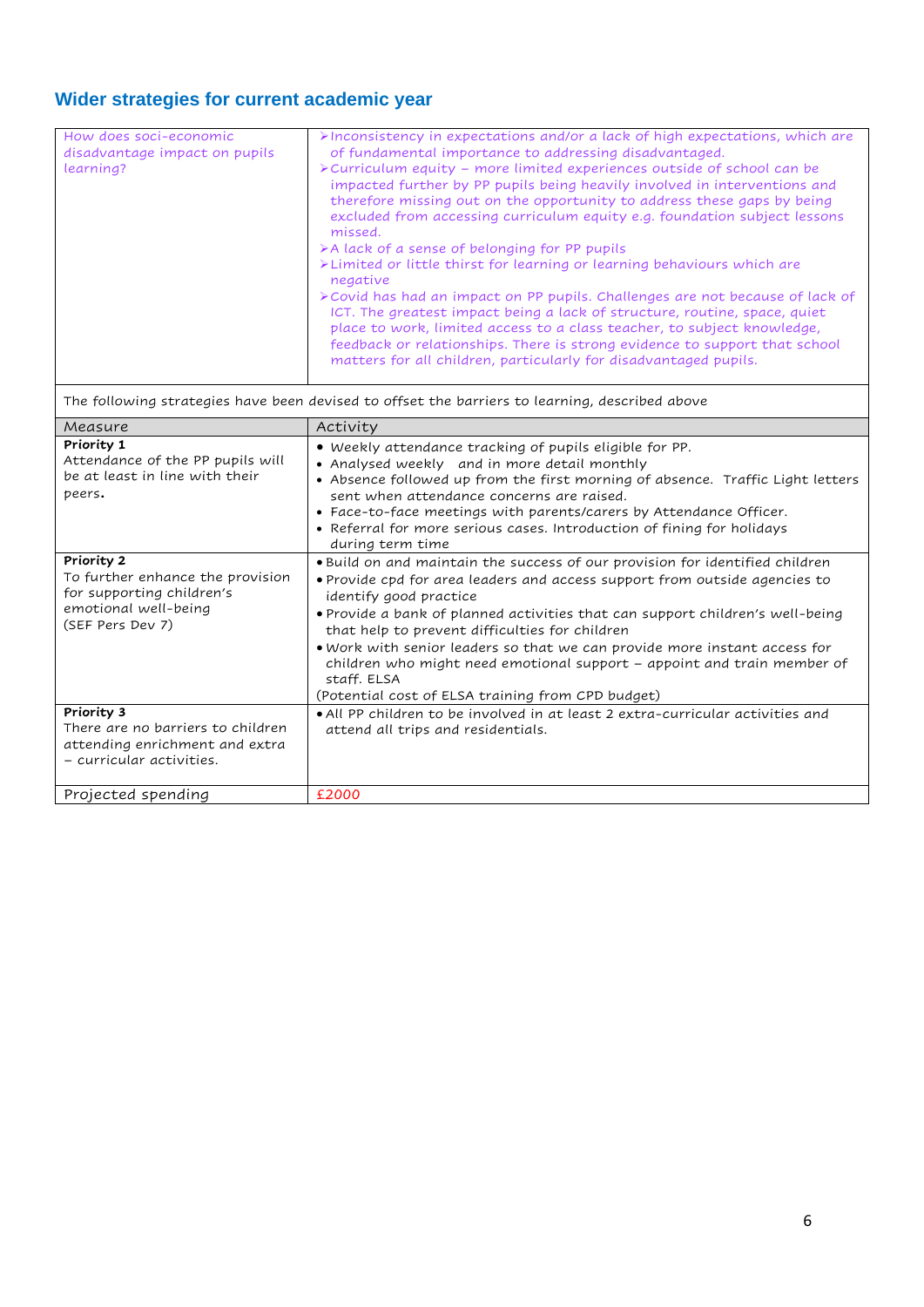## **Monitoring and Implementation**

| Measure          | Challenge                                                                                                                                                                                                                                                                                                                                                                                            | Mitigating Action                                                                                                                                                                                                                                                                                                                                                                                                                       |  |  |  |
|------------------|------------------------------------------------------------------------------------------------------------------------------------------------------------------------------------------------------------------------------------------------------------------------------------------------------------------------------------------------------------------------------------------------------|-----------------------------------------------------------------------------------------------------------------------------------------------------------------------------------------------------------------------------------------------------------------------------------------------------------------------------------------------------------------------------------------------------------------------------------------|--|--|--|
| Teaching         | Inconsistency in expectations and/or<br>a lack of high expectations, which are<br>of fundamental importance to<br>addressing disadvantaged.<br>Limited or little thirst for learning or<br>learning behaviours which are<br>negative                                                                                                                                                                 | Good and Outstanding teaching is the most<br>important lever schools have to improve outcomes<br>for disadvantaged pupils. Using Pupil Premium to<br>improve teaching quality benefits all pupils and<br>has a particularly positive effect on children<br>eligible for Pupil Premium.                                                                                                                                                  |  |  |  |
|                  |                                                                                                                                                                                                                                                                                                                                                                                                      | Our priority at BHPS is to ensure that a highly<br>effective teacher is in front of every class, and<br>that every teacher is supported to keep improving.<br>Regular, high quality CPD is central to this.                                                                                                                                                                                                                             |  |  |  |
|                  |                                                                                                                                                                                                                                                                                                                                                                                                      | • Continuous Professional Development: Regular<br>individual and group coaching/mentoring<br>sessions to support teachers/TAs, with a<br>particular emphasis on maths, English and<br>curriculum development.<br>• Professional Development for staff by attending<br>targeted training courses, staff meetings and<br>INSET.                                                                                                           |  |  |  |
|                  |                                                                                                                                                                                                                                                                                                                                                                                                      | • Fully implement the teaching and learning<br>policy and curriculum plan<br>• Monthly work scrutiny of sampled PP to be<br>carried out by department leads (include<br>children when appropriate)<br>• Carry out termly review of which are the most                                                                                                                                                                                   |  |  |  |
|                  |                                                                                                                                                                                                                                                                                                                                                                                                      | effective strategies for promoting progress of<br>disadvantaged children                                                                                                                                                                                                                                                                                                                                                                |  |  |  |
| Targeted support | Some children have limited Maths and<br>English skills (poor phonic knowledge,<br>poor sight vocabulary, limited<br>vocabulary, poor word-retrieval,<br>difficulty with inference and making<br>comparisons with other texts). Their<br>attainment is behind that of their<br>peers.<br>Some children are not able to take                                                                           | At BHPS we consider carefully how staff are<br>deployed to provide specific targeted support<br>either in a one to one or small group situation.<br>• Structured interventions: including maths,<br>English and oral skills.<br>• Small group support: including targeted English<br>and maths teaching for pupils who are below<br>age-related expectations.<br>• Home liaison worker<br>• Brighter Futures Through Sport: Development |  |  |  |
|                  | charge of their own learning and do<br>not understand the language of<br>learning (metacognition).                                                                                                                                                                                                                                                                                                   | and mentoring programme<br>• Plant-a-seed: Bespoke family support in order<br>to improve attendance and wellbeing of<br>targeted children                                                                                                                                                                                                                                                                                               |  |  |  |
| Wider strategies | Covid has had an impact on PP pupils.<br>Challenges are not because of lack of<br>ICT. The greatest impact being a lack<br>of structure, routine, space, quiet<br>place to work, limited access to a<br>class teacher, to subject knowledge,<br>feedback or relationships. There is<br>strong evidence to support that<br>school matters for all children,<br>particularly for disadvantaged pupils. | At BHPS we aim to focus on the most significant<br>non-academic barriers to success in school,<br>including attendance, ensuring a sense of<br>belonging and a thirst for learning.<br>• Attendance of PP pupils is tracked weekly and<br>analysed monthly<br>• Covid Catch Premium is used to target pupils<br>falling behind, with PP prioritised<br>• Provide provision for supporting children's<br>emotional wellbeing             |  |  |  |
|                  | Curriculum equity - more limited<br>experiences outside of school can be<br>impacted further by PP pupils being<br>heavily involved in interventions and<br>therefore missing out on the<br>opportunity to address these gaps by<br>being excluded from accessing<br>curriculum equity e.g. foundation<br>subject lessons missed.                                                                    | • All PP children are involved in at least 2 extra-<br>curricular activities and attend all trips and<br>residentials                                                                                                                                                                                                                                                                                                                   |  |  |  |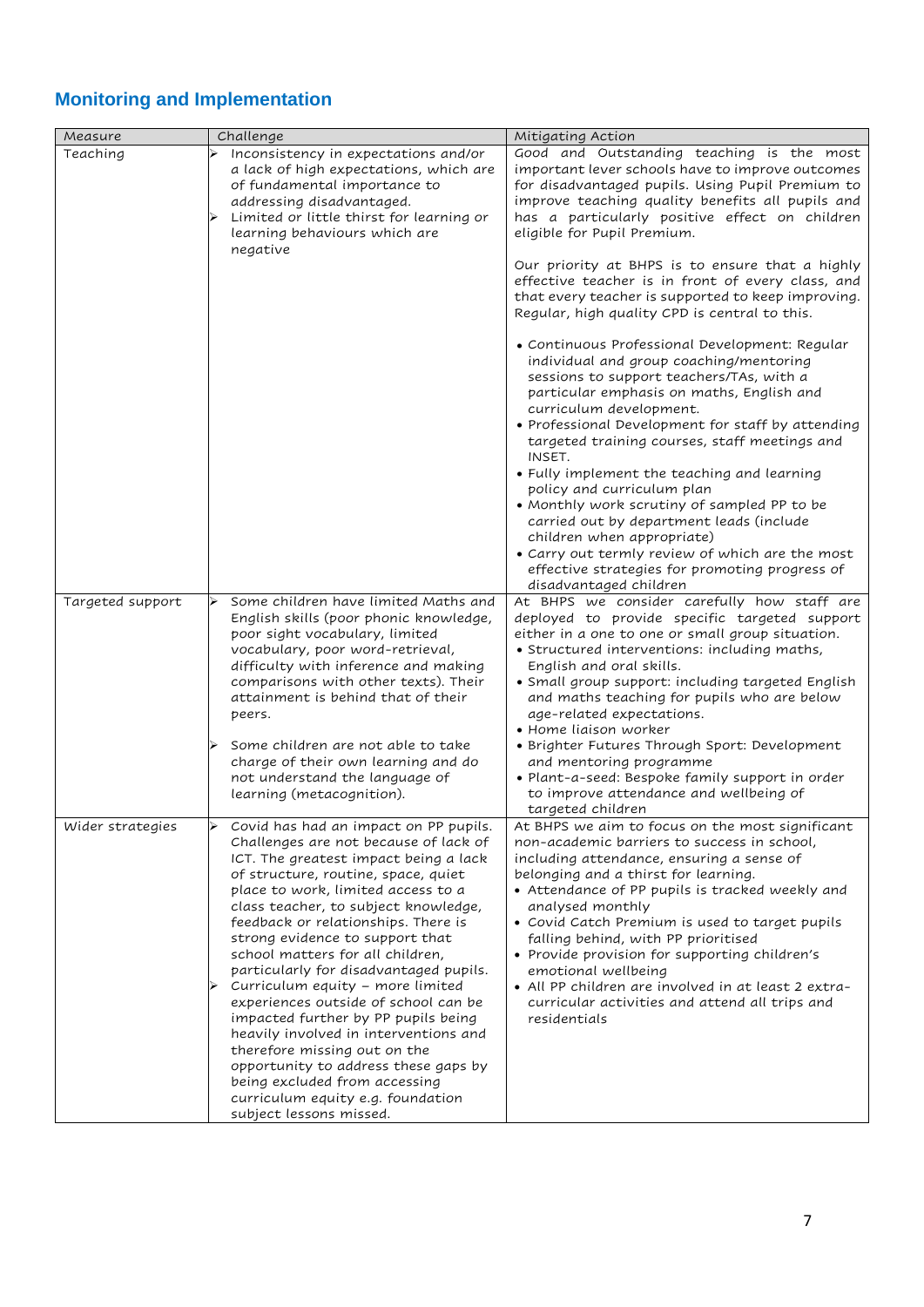## **Review: last year's aims and outcomes**

## Strategy Review Academic Year 2020 – 2021

#### **Pupil Premium Interim Review: 22nd February 2021**

#### Pupil Voice – Autumn Term 2020 – Pupil Premium Pupil Wellbeing Survey Results

All 36 pupils eligible for pupil premium were surveyed, through the online form. 1 pupil, who has an EHCP completed the survey with his TA. Below is a summary of the results. There was also an opportunity for pupils to express: what they like most about school, what they like least about school, how we can make them feel safe in school and what they would like to change about school. In the table below each pupil is representative of 2%

|    |                                                                              | Yes | No  | Don't |
|----|------------------------------------------------------------------------------|-----|-----|-------|
|    |                                                                              |     |     | Know  |
| 1  | enjov school                                                                 | 84% | 6%  | 10%   |
| 2  | am happy to be back in school now that school has reopened                   | 82% | 10% | 8%    |
| 3  | I feel safe in school                                                        | 72% | 10% | 18%   |
| 4  | I know what to do if I feel unhappy or unsafe                                | 78% | 6%  | 14%   |
| 5  | If you had a question, would you be worried about asking a teacher?          | 16% | 70% | 14%   |
| 6  | If you had a problem, would you be worried about telling a teacher?          | 22% | 78% | 0     |
| 7  | There are people in school who I can talk to if I am worried about something | 86% | 6%  | 6%    |
| 8  | Teachers help me to do my best                                               | 94% | 0   | 6%    |
| 9  | My teachers give me challenging work                                         | 60% | 10% | 28%   |
| 10 | Teachers make sure that I understand things                                  | 89% | 0   | 11%   |
| 11 | Teachers listen to me in lessons                                             | 82% | 16% | 2%    |
| 12 | I learn a lot in lessons                                                     | 86% | 2%  | 12%   |
| 13 | am expected to work hard                                                     | 84% | 16% | 0     |

| Pupil Premium Interim Review: 22 <sup>nd</sup> February 2021 |                                                                                                                           |                              |                                                      |                                                                                                             |       |                                                                                                                 |  |
|--------------------------------------------------------------|---------------------------------------------------------------------------------------------------------------------------|------------------------------|------------------------------------------------------|-------------------------------------------------------------------------------------------------------------|-------|-----------------------------------------------------------------------------------------------------------------|--|
| Attendance                                                   | BHPS Monthly Attendance report 2020-2021 (September to December)                                                          |                              |                                                      |                                                                                                             |       |                                                                                                                 |  |
|                                                              | Overall school attendance -= 98.06% (which is an improvement on previous figures)                                         |                              |                                                      |                                                                                                             |       |                                                                                                                 |  |
|                                                              | <b>Unauthorised</b><br><b>Authorised</b><br>Group<br>Percentage<br><b>Late After</b><br><b>Late Before</b>                |                              |                                                      |                                                                                                             |       |                                                                                                                 |  |
|                                                              |                                                                                                                           | <b>Attendance</b>            | Absence                                              | Absence                                                                                                     |       |                                                                                                                 |  |
|                                                              | <b>FSM (28)</b>                                                                                                           | 93.58%                       | 3.92%                                                | 2.49%                                                                                                       | 0.57% | 1.68%                                                                                                           |  |
|                                                              | PP (36)                                                                                                                   | 94.48%                       | 3.13%                                                | 2.2%                                                                                                        | 0.44% | 1.33%                                                                                                           |  |
|                                                              | LAC/PLAC (6)                                                                                                              | 99.5%                        | 0.25%                                                | 0                                                                                                           | 0     | 0                                                                                                               |  |
|                                                              |                                                                                                                           |                              |                                                      | • PP - Slight increase in attendance percentage but increase in authorised absences and lates               |       |                                                                                                                 |  |
|                                                              |                                                                                                                           | • LAC/PLAC - No new concerns |                                                      |                                                                                                             |       |                                                                                                                 |  |
|                                                              |                                                                                                                           |                              |                                                      |                                                                                                             |       | • 1 pupil's extended absence in exceptional circumstances has impacted on the FSM & PP attendance data          |  |
| <b>Engagement of Remote</b>                                  |                                                                                                                           |                              |                                                      |                                                                                                             |       | We have developed a monitoring and recording system for all pupils. Particular attention is paid to our pupils  |  |
| Learning during                                              |                                                                                                                           |                              |                                                      |                                                                                                             |       | who are identified as pupil premium, SEND and EAL. The provision tracking identifies the level of pupil         |  |
| Lockdown                                                     |                                                                                                                           |                              |                                                      |                                                                                                             |       | engagement on Teams registration, uploading of work on Tapestry or Seesaw and whether pupils are                |  |
|                                                              |                                                                                                                           |                              |                                                      |                                                                                                             |       | attending the school provision. Staff should be praised for their diligence in keeping these records up to date |  |
|                                                              |                                                                                                                           |                              |                                                      |                                                                                                             |       | and for then following up via telephone calls and email, where pupils are not fully engaging. We have a small   |  |
|                                                              |                                                                                                                           |                              |                                                      |                                                                                                             |       | group of pupils we are making regularly contact with, due to a lack of engagement. This has resulted in visits  |  |
|                                                              | made to the home, work packs prepared for collection and in some cases delivered by staff. Our home liaison               |                              |                                                      |                                                                                                             |       |                                                                                                                 |  |
|                                                              |                                                                                                                           |                              |                                                      |                                                                                                             |       | worker is supporting pupils in school, but also making contact with the families we are most concerned about.   |  |
|                                                              |                                                                                                                           |                              |                                                      |                                                                                                             |       | She has been pivotal in checking in on the children and their families and supporting them by delivery of work  |  |
|                                                              |                                                                                                                           |                              |                                                      |                                                                                                             |       | packs and in some cases, delivery of food parcels too. In school support from Mrs Magner and Jack (Brighter     |  |
|                                                              | health and well-being too.                                                                                                |                              |                                                      |                                                                                                             |       | Futures through sport) is targeted at the pupil premium pupils and offers additional support for their mental   |  |
| Case Studies-                                                |                                                                                                                           |                              |                                                      |                                                                                                             |       | Examples of cases where we have seen limited engagement from the pupils and the actions undertaken. This        |  |
|                                                              |                                                                                                                           |                              |                                                      | is a confidential item. A document containing individual pupil case studies has been completed.             |       |                                                                                                                 |  |
| Attendance in school                                         |                                                                                                                           |                              |                                                      | There are currently a total of 19/37 (51%) pupils, who are eligible for pupil premium, attending school     |       |                                                                                                                 |  |
| during Lockdown                                              |                                                                                                                           |                              |                                                      | during this period of lockdown. Some of these pupils are attending as they are vulnerable (6 pupils = 16%). |       |                                                                                                                 |  |
|                                                              |                                                                                                                           |                              |                                                      |                                                                                                             |       |                                                                                                                 |  |
|                                                              | However, the majority are attending as their parents are categorized as critical workers or because they are<br>post LAC. |                              |                                                      |                                                                                                             |       |                                                                                                                 |  |
| Deployment of IT                                             |                                                                                                                           |                              |                                                      | Currently there are 7 devices issued to families eligible to pupil premium. These have been allocated as a  |       |                                                                                                                 |  |
|                                                              |                                                                                                                           |                              |                                                      |                                                                                                             |       | result of conversations with families, the results of a parent survey and through individual requests. In some  |  |
|                                                              |                                                                                                                           |                              | cases, families have declined the offer of a laptop. |                                                                                                             |       |                                                                                                                 |  |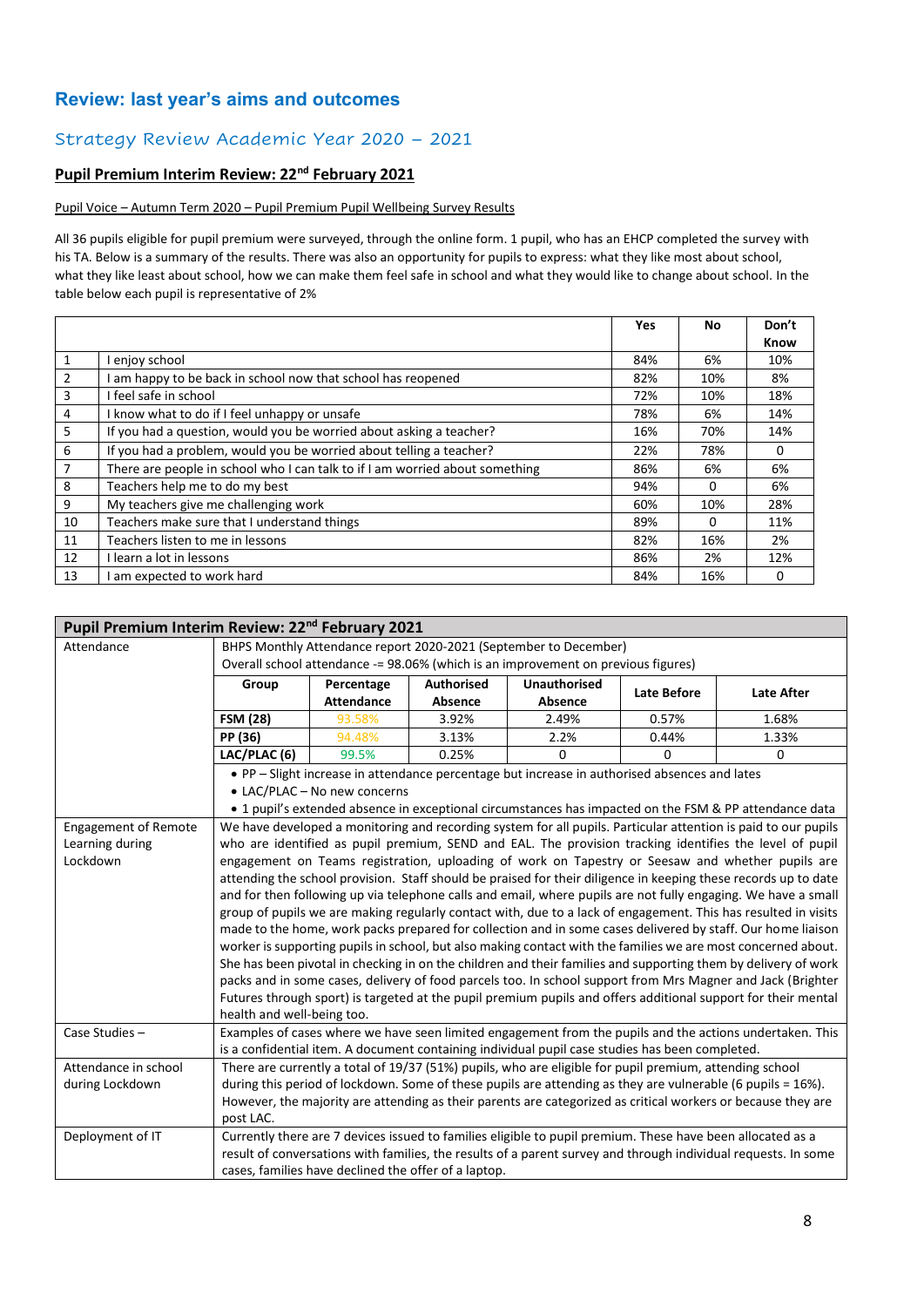## **Pupil Premium Interim Review: July 2021**

| Pupil Premium Interim Review: July 2021                                                                            |                                                                                                                                                                                                                                                                                                                                                                                                                                                             |                                                                                                    |                       |                                |                                                                                              |                                                                                                            |  |  |  |  |
|--------------------------------------------------------------------------------------------------------------------|-------------------------------------------------------------------------------------------------------------------------------------------------------------------------------------------------------------------------------------------------------------------------------------------------------------------------------------------------------------------------------------------------------------------------------------------------------------|----------------------------------------------------------------------------------------------------|-----------------------|--------------------------------|----------------------------------------------------------------------------------------------|------------------------------------------------------------------------------------------------------------|--|--|--|--|
|                                                                                                                    | Outcomes - Summer 2021                                                                                                                                                                                                                                                                                                                                                                                                                                      |                                                                                                    |                       |                                |                                                                                              |                                                                                                            |  |  |  |  |
| <b>Priority Measure</b>                                                                                            |                                                                                                                                                                                                                                                                                                                                                                                                                                                             | Meeting the expected standard at the end of KS2<br>(2021)                                          |                       |                                |                                                                                              | Achieving Greater Depth Standard at the end of<br>KS2 (2021)                                               |  |  |  |  |
| 1. All PP children to                                                                                              | <b>All Pupils</b>                                                                                                                                                                                                                                                                                                                                                                                                                                           | Reading                                                                                            |                       | $52/58 = 90%$                  | Reading                                                                                      | $36/58 = 62%$                                                                                              |  |  |  |  |
| achieve SIP based                                                                                                  |                                                                                                                                                                                                                                                                                                                                                                                                                                                             | Writing                                                                                            |                       | $49/58 = 85%$                  | Writing                                                                                      | $11/58 = 19%$                                                                                              |  |  |  |  |
| targets in reading                                                                                                 |                                                                                                                                                                                                                                                                                                                                                                                                                                                             | Maths                                                                                              |                       | $45/58 = 78%$                  | Maths                                                                                        | $12/58 = 21%$                                                                                              |  |  |  |  |
| and maths (informed                                                                                                |                                                                                                                                                                                                                                                                                                                                                                                                                                                             | <b>RWM</b>                                                                                         |                       | $37/58 = 64%$                  | <b>RWM</b>                                                                                   | $6/58 = 10%$                                                                                               |  |  |  |  |
| by FFT top 20% of                                                                                                  | PP Pupils                                                                                                                                                                                                                                                                                                                                                                                                                                                   | Reading                                                                                            |                       | $6/9 = 67%$                    | Reading                                                                                      | $1/9 = 11%$                                                                                                |  |  |  |  |
| schools) (Measured                                                                                                 |                                                                                                                                                                                                                                                                                                                                                                                                                                                             | Writing                                                                                            |                       | $5/9 = 56%$                    | Writing                                                                                      | $0/9 = 0%$                                                                                                 |  |  |  |  |
| by attainment data)                                                                                                |                                                                                                                                                                                                                                                                                                                                                                                                                                                             | Maths                                                                                              |                       | $2/9 = 22%$                    | Maths                                                                                        | $0/9 = 0%$                                                                                                 |  |  |  |  |
|                                                                                                                    |                                                                                                                                                                                                                                                                                                                                                                                                                                                             | <b>RWM</b>                                                                                         |                       | $2/9 = 22%$                    | <b>RWM</b>                                                                                   | $0/9 = 0%$                                                                                                 |  |  |  |  |
|                                                                                                                    | <b>Review of outcomes</b>                                                                                                                                                                                                                                                                                                                                                                                                                                   |                                                                                                    |                       |                                |                                                                                              |                                                                                                            |  |  |  |  |
|                                                                                                                    | Strengths and areas to be shared as good practice<br><b>Reading</b><br>➤<br>Standards in Reading have largely remained high across the school, especially at the end of each key stage.                                                                                                                                                                                                                                                                     |                                                                                                    |                       |                                |                                                                                              |                                                                                                            |  |  |  |  |
|                                                                                                                    | This is very positive and reflects where we have placed emphasis throughout lockdown, when children have<br>returned to school through individual reading, promoting a love of reading, (D)ERIC and through catch up                                                                                                                                                                                                                                        |                                                                                                    |                       |                                |                                                                                              |                                                                                                            |  |  |  |  |
|                                                                                                                    | programmes.<br>➤<br>Standards in reading at the end of KS2 met targets for ARE and surpassed the last SATs achievement in 2019                                                                                                                                                                                                                                                                                                                              |                                                                                                    |                       |                                |                                                                                              |                                                                                                            |  |  |  |  |
|                                                                                                                    | GDS scores at the end of KS2 have been exceptional in KS2 (reflecting prioritisation)<br>➤<br>Progress of PP children in Reading has generally been good, reflecting prioritisation<br>➤                                                                                                                                                                                                                                                                    |                                                                                                    |                       |                                |                                                                                              |                                                                                                            |  |  |  |  |
|                                                                                                                    |                                                                                                                                                                                                                                                                                                                                                                                                                                                             |                                                                                                    |                       |                                |                                                                                              |                                                                                                            |  |  |  |  |
|                                                                                                                    | ➤<br>Impact of 'catch up' interventions in Reading have generally been very positive with good amounts of                                                                                                                                                                                                                                                                                                                                                   |                                                                                                    |                       |                                |                                                                                              |                                                                                                            |  |  |  |  |
|                                                                                                                    | accelerated progress                                                                                                                                                                                                                                                                                                                                                                                                                                        |                                                                                                    |                       |                                |                                                                                              |                                                                                                            |  |  |  |  |
|                                                                                                                    | <b>Areas for Development</b><br><b>Maths</b>                                                                                                                                                                                                                                                                                                                                                                                                                |                                                                                                    |                       |                                |                                                                                              |                                                                                                            |  |  |  |  |
|                                                                                                                    | ➤                                                                                                                                                                                                                                                                                                                                                                                                                                                           |                                                                                                    |                       |                                |                                                                                              | Maths GDS scores for yr 6 are an area for improvement. Teaching GDS material remotely proved harder        |  |  |  |  |
|                                                                                                                    | ➤                                                                                                                                                                                                                                                                                                                                                                                                                                                           |                                                                                                    |                       |                                | Rates of progress in maths are an area for development this is an issue at GDS in particular |                                                                                                            |  |  |  |  |
|                                                                                                                    | $\blacktriangleright$                                                                                                                                                                                                                                                                                                                                                                                                                                       | PP progress in maths needs to improve                                                              |                       |                                |                                                                                              |                                                                                                            |  |  |  |  |
|                                                                                                                    | ⋗                                                                                                                                                                                                                                                                                                                                                                                                                                                           |                                                                                                    |                       |                                |                                                                                              | Although cohort size makes genuine analysis insignificant, there is a disproportionate correlation between |  |  |  |  |
|                                                                                                                    |                                                                                                                                                                                                                                                                                                                                                                                                                                                             |                                                                                                    |                       |                                |                                                                                              | SEND and PP and the gap has not become wider become wider in some year groups but has become               |  |  |  |  |
|                                                                                                                    | marginally wider in others, the small number of PP must continue to be focussed on so that their maths could<br>be at least as good as that of their peers<br>$\blacktriangleright$<br>The impact of 'Catch up' intervention in maths is mixed and the school may need to consider alternative                                                                                                                                                              |                                                                                                    |                       |                                |                                                                                              |                                                                                                            |  |  |  |  |
|                                                                                                                    |                                                                                                                                                                                                                                                                                                                                                                                                                                                             |                                                                                                    |                       |                                |                                                                                              |                                                                                                            |  |  |  |  |
|                                                                                                                    |                                                                                                                                                                                                                                                                                                                                                                                                                                                             |                                                                                                    |                       |                                |                                                                                              |                                                                                                            |  |  |  |  |
|                                                                                                                    |                                                                                                                                                                                                                                                                                                                                                                                                                                                             | methods e.g. individual tutoring.                                                                  |                       |                                |                                                                                              |                                                                                                            |  |  |  |  |
|                                                                                                                    | <b>Writing</b>                                                                                                                                                                                                                                                                                                                                                                                                                                              |                                                                                                    |                       |                                |                                                                                              |                                                                                                            |  |  |  |  |
|                                                                                                                    | $\blacktriangleright$                                                                                                                                                                                                                                                                                                                                                                                                                                       |                                                                                                    |                       |                                | Standards in writing are not as high as we are used to, with a noticeable challenge at GDS   |                                                                                                            |  |  |  |  |
|                                                                                                                    | ➤                                                                                                                                                                                                                                                                                                                                                                                                                                                           | Writing progress needs to improve especially at GDS                                                |                       |                                |                                                                                              |                                                                                                            |  |  |  |  |
|                                                                                                                    | ⋗                                                                                                                                                                                                                                                                                                                                                                                                                                                           |                                                                                                    |                       |                                |                                                                                              | Progress of PP children in writing is mixed and attainment gap has got wider in some year groups.          |  |  |  |  |
| Attendance of the PP<br>pupils will be at least                                                                    | BHPS Monthly Attendance report 2020-2021 (September to July)                                                                                                                                                                                                                                                                                                                                                                                                |                                                                                                    |                       |                                |                                                                                              |                                                                                                            |  |  |  |  |
| in line with their<br>peers.                                                                                       | Group                                                                                                                                                                                                                                                                                                                                                                                                                                                       | Percentage<br><b>Attendance</b>                                                                    | Authorised<br>Absence | <b>Unauthorised</b><br>Absence | Late Before                                                                                  | <b>Late After</b>                                                                                          |  |  |  |  |
|                                                                                                                    | <b>Whole School</b>                                                                                                                                                                                                                                                                                                                                                                                                                                         | 97.79%                                                                                             | 1.68%                 | 0.52%                          | 0.18%                                                                                        | 0.19%                                                                                                      |  |  |  |  |
|                                                                                                                    | <b>FSM (28)</b>                                                                                                                                                                                                                                                                                                                                                                                                                                             | 93.51%                                                                                             | 3.84%                 | 2.97%                          | 0.83%                                                                                        | 1.68%                                                                                                      |  |  |  |  |
|                                                                                                                    | PP (36)                                                                                                                                                                                                                                                                                                                                                                                                                                                     | 94.61%                                                                                             | 3.21%                 | 1.95%                          | 0.65%                                                                                        | 1.43%                                                                                                      |  |  |  |  |
|                                                                                                                    | LAC/PLAC (6)                                                                                                                                                                                                                                                                                                                                                                                                                                                | 99.18%                                                                                             | 0.82%                 | 0                              | 0                                                                                            | 0                                                                                                          |  |  |  |  |
|                                                                                                                    |                                                                                                                                                                                                                                                                                                                                                                                                                                                             | PP - Continues to show a slight increase in attendance percentage and a reduction in the number of |                       |                                |                                                                                              |                                                                                                            |  |  |  |  |
|                                                                                                                    |                                                                                                                                                                                                                                                                                                                                                                                                                                                             | authorised and unauthorised absences and lates.                                                    |                       |                                |                                                                                              |                                                                                                            |  |  |  |  |
|                                                                                                                    | $\bullet$                                                                                                                                                                                                                                                                                                                                                                                                                                                   | LAC/PLAC - No new concerns                                                                         |                       |                                |                                                                                              |                                                                                                            |  |  |  |  |
|                                                                                                                    |                                                                                                                                                                                                                                                                                                                                                                                                                                                             |                                                                                                    |                       |                                |                                                                                              |                                                                                                            |  |  |  |  |
|                                                                                                                    | 1 pupil's extended absence in exceptional circumstances has continued to impact on the FSM & PP attendance<br>data                                                                                                                                                                                                                                                                                                                                          |                                                                                                    |                       |                                |                                                                                              |                                                                                                            |  |  |  |  |
|                                                                                                                    |                                                                                                                                                                                                                                                                                                                                                                                                                                                             |                                                                                                    |                       |                                |                                                                                              |                                                                                                            |  |  |  |  |
| Weekly attendance tracking and analysis was undertaken of pupils eligible for PP. A more detailed monthly analysis |                                                                                                                                                                                                                                                                                                                                                                                                                                                             |                                                                                                    |                       |                                |                                                                                              |                                                                                                            |  |  |  |  |
|                                                                                                                    | was also carried out. Any absence was followed up from the first morning. Traffic Light letters sent when attendance<br>concerns were raised, which has been effective in highlighting concerns about attendance earlier with parents. Face-<br>to-face meetings with parents/carers by Attendance Officer and Headteacher. Referral have been made for more<br>serious cases. There has also been an introduction of fining for holidays during term time. |                                                                                                    |                       |                                |                                                                                              |                                                                                                            |  |  |  |  |
|                                                                                                                    |                                                                                                                                                                                                                                                                                                                                                                                                                                                             |                                                                                                    |                       |                                |                                                                                              |                                                                                                            |  |  |  |  |
|                                                                                                                    |                                                                                                                                                                                                                                                                                                                                                                                                                                                             |                                                                                                    |                       |                                |                                                                                              |                                                                                                            |  |  |  |  |
|                                                                                                                    |                                                                                                                                                                                                                                                                                                                                                                                                                                                             |                                                                                                    |                       |                                |                                                                                              |                                                                                                            |  |  |  |  |
|                                                                                                                    |                                                                                                                                                                                                                                                                                                                                                                                                                                                             |                                                                                                    |                       |                                |                                                                                              |                                                                                                            |  |  |  |  |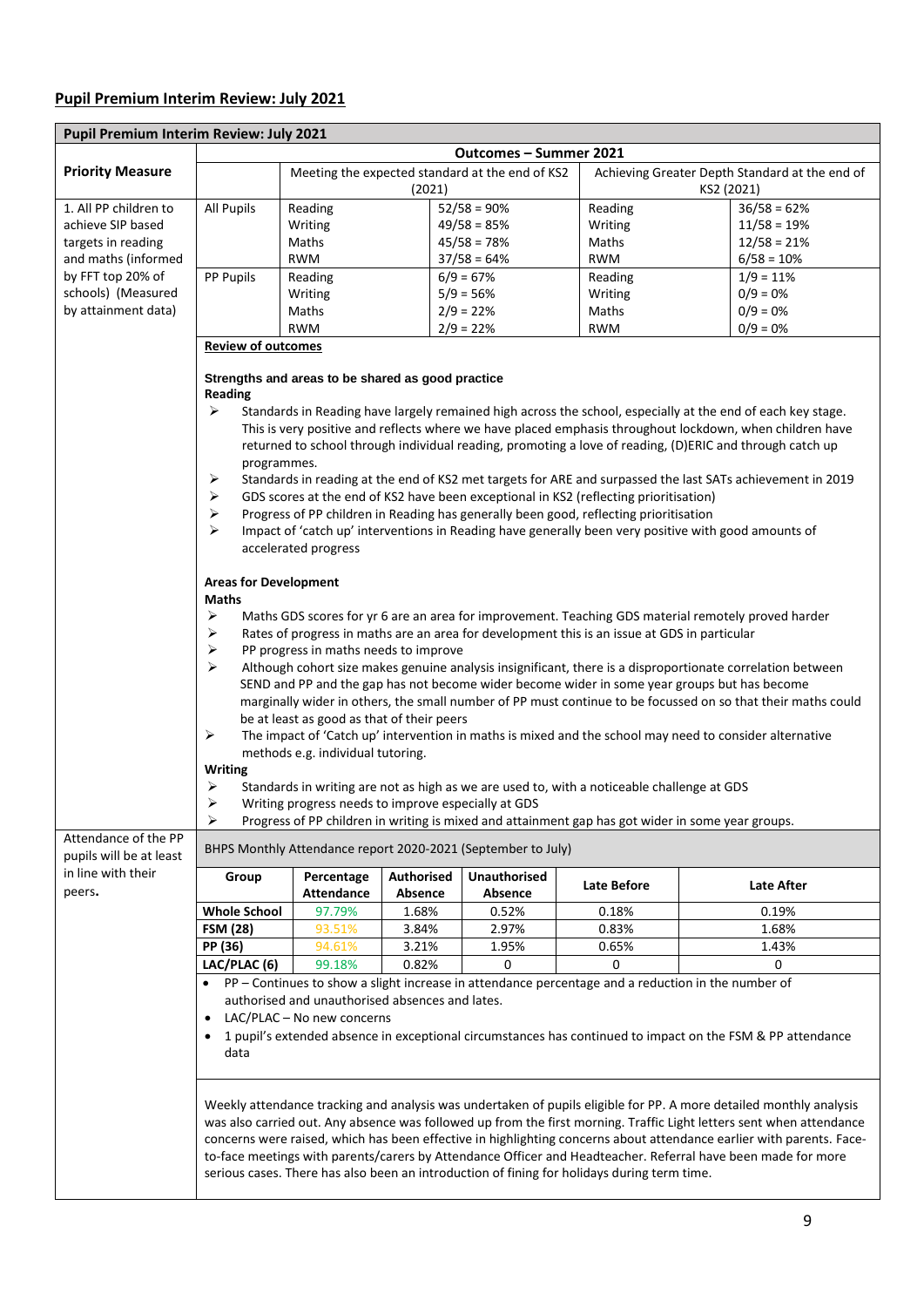| To develop a school<br>wide strategy for<br>blended learning that<br>secures a<br>continuation of<br>intended learning, in<br>the event of COVID-<br>19 related disruption<br>for onsite learning for<br>an individual, group<br>or all children in the<br>school | Teaching priorities for current academic year – Review<br>The blended learning plan was developed in collaboration with staff. This was discussed at a whole staff level, shared<br>with parents and governors and was available on the school website. As a result of the lockdown period from 5 <sup>th</sup><br>January 2021 - 5 <sup>th</sup> March 2021, the majority of pupils undertook their learning through remote provision. There were<br>more children attending school, therefore each year group team alternated (where possible) between providing the<br>remote provision and teaching in school. The blended learning strategy was facilitated by the appropriate<br>infrastructure including relevant hardware, software and safety procedures. Staff knowledge and understanding of<br>the school's approach to blended learning was effective in providing a seamless transition between home and school-<br>based learning. The majority of our families: parents, carers and pupils engaged with the school's blended approach.<br>This approach could be implemented on four levels, depending on the situation and has been utilised for individuals<br>isolating, whole year group bubbles isolating and as part of the 3rd lockdown period in January 2021. The approach<br>was well received by the majority of the school community and staff worked hard to support families and their<br>individual needs. The Blended learning plan was adapted following a parent and staff survey, to incorporate 'well-<br>being Wednesday'. |
|-------------------------------------------------------------------------------------------------------------------------------------------------------------------------------------------------------------------------------------------------------------------|-----------------------------------------------------------------------------------------------------------------------------------------------------------------------------------------------------------------------------------------------------------------------------------------------------------------------------------------------------------------------------------------------------------------------------------------------------------------------------------------------------------------------------------------------------------------------------------------------------------------------------------------------------------------------------------------------------------------------------------------------------------------------------------------------------------------------------------------------------------------------------------------------------------------------------------------------------------------------------------------------------------------------------------------------------------------------------------------------------------------------------------------------------------------------------------------------------------------------------------------------------------------------------------------------------------------------------------------------------------------------------------------------------------------------------------------------------------------------------------------------------------------------------------------------------------------|
|                                                                                                                                                                                                                                                                   | A total of 19/37 (51%) pupils, who are eligible for pupil premium, attended school during this period of lockdown.<br>Some of these pupils were attending as they are vulnerable (6 pupils = 16%). However, the majority were attending                                                                                                                                                                                                                                                                                                                                                                                                                                                                                                                                                                                                                                                                                                                                                                                                                                                                                                                                                                                                                                                                                                                                                                                                                                                                                                                         |
| To devise and<br>implement a Post<br>Covid19 Recovery<br>Curriculum                                                                                                                                                                                               | as their parents are categorised as critical workers or because they are post LAC.<br>Following the return to school in September and subsequent lockdown periods, a 20 minute daily physical activity<br>was introduced, to encourage physical activity and support the mental health and well-being of pupils. A Reading<br>recovery plan detailed in curriculum recovery document outlined the emphasise on reading and the approach to<br>engage pupils in the love of reading. Particularly for those PP pupils, whose engagement during lockdown was not<br>the most effective. In addition, staff led twice weekly PSHE sessions which focused on lockdown experiences and<br>children's emotions about returning to school. Each class had a display focussing on the children's experiences of<br>lockdown.                                                                                                                                                                                                                                                                                                                                                                                                                                                                                                                                                                                                                                                                                                                                            |
|                                                                                                                                                                                                                                                                   | A list of 'fundamental fives' was devised for each year group (These are the areas where we feel learning may have<br>been lost as a result of the Covid-19 closure Assess the children in terms of these fundamental fives and analyse by<br>attainment and prior attainment groups). Intervention was used to support the gaps in knowledge for these<br>fundamental areas of lost learning.                                                                                                                                                                                                                                                                                                                                                                                                                                                                                                                                                                                                                                                                                                                                                                                                                                                                                                                                                                                                                                                                                                                                                                  |
|                                                                                                                                                                                                                                                                   | Baseline assessments were completed and analysed by attainment and prior attainment groups. Analysis was also<br>undertaken data with respect to vulnerable groups. Data was then used to plan and implement catch up programmes<br>for target groups and children. There was a delay in starting these catch-up interventions due to the impact of the 3rd<br>lockdown period.                                                                                                                                                                                                                                                                                                                                                                                                                                                                                                                                                                                                                                                                                                                                                                                                                                                                                                                                                                                                                                                                                                                                                                                 |
| To ensure that the<br>attainment of<br>disadvantaged pupils<br>is at least good and<br>their rates of<br>progress are at least<br>good and in some<br>areas accelerated                                                                                           | The teaching and learning policy and curriculum plan have been implemented. A refresher was held for staff during<br>summer term of metacognition approaches, low stakes testing, knowledge organisers and graphic organisers. There<br>continues to be the focus on a 'So what' culture (So what are we going to do about it?) and a 'no excuse' culture.<br>Staff are encouraged to ensure strategies for intervention are provided at the point of learning. Whilst it has been<br>difficult with the change in routine for the school day due to restrictions from COVID and bubbles, teachers have<br>continued to lead pre/post teach. Interventions form part of quality first teaching rather than TA withdrawal<br>Fortnightly work scrutiny of sampled PP has been carried out by UPR staff in order to look at best practice in<br>developing aspirations of our PP pupils and ensuring high expectations of learning and work undertaken.                                                                                                                                                                                                                                                                                                                                                                                                                                                                                                                                                                                                           |
| To fully implement<br>the new Teaching<br>and Learning Policy<br>and Curriculum<br>Statement                                                                                                                                                                      | Under difficult circumstances, staff have continued to work hard to implement the Teaching and learning policy. This<br>has been revisited as part of CPD for staff. There continues to be an emphasis of developing an effective 'Climate for<br>Learning'. As a school, we continue to review our approach to developing metacognition and how we promote the 4<br>learning powers and the notion of 'Purpose' from our SPARK curriculum.                                                                                                                                                                                                                                                                                                                                                                                                                                                                                                                                                                                                                                                                                                                                                                                                                                                                                                                                                                                                                                                                                                                     |
|                                                                                                                                                                                                                                                                   | As a school we have continued to explore and consider that ways we can ensure children retain crucial 'sticky<br>knowledge' and the use of knowledge organisers to support this. Additionally, we have reviewed how we can make<br>our curriculum stimulating and aspirational for ALL pupils and developed curriculum depth maps for all subjects.                                                                                                                                                                                                                                                                                                                                                                                                                                                                                                                                                                                                                                                                                                                                                                                                                                                                                                                                                                                                                                                                                                                                                                                                             |
| Strategy aims for disadvantaged pupils                                                                                                                                                                                                                            |                                                                                                                                                                                                                                                                                                                                                                                                                                                                                                                                                                                                                                                                                                                                                                                                                                                                                                                                                                                                                                                                                                                                                                                                                                                                                                                                                                                                                                                                                                                                                                 |
| <b>Brighter Futures</b><br>Through Sport<br>Development &<br>Mentoring<br>Programme                                                                                                                                                                               | Brighter Futures Through Sport (BFTS) have continued to work with the pupils throughout the year. During this time,<br>Jack Caulton has worked effectively with 27/32 of our PP children. Through the mentoring programme he has<br>worked individually, in pairs or in small groups to engage, inspire, raise self-esteem and give confidence to every<br>child that he has worked with. Whilst it is difficult to measure the impact he has made on each individual child, there<br>are notable improvements in all of the children he has worked with. For some it has been an improvement in<br>attendance, gained confidence or an opportunity to discuss some of their concerns about Covid, relationships with<br>family or friends, or concerns about finances and a lack of food in their home, whilst for others an increased self-<br>awareness of the impact their actions have on others. Due to the nature of his work, it is difficult to quantify this<br>impact, however with the children he supports it is perhaps more noticeable, the impact he has, as his absence is felt                                                                                                                                                                                                                                                                                                                                                                                                                                                                |
|                                                                                                                                                                                                                                                                   | if he is not able to attend and deliver his sessions.                                                                                                                                                                                                                                                                                                                                                                                                                                                                                                                                                                                                                                                                                                                                                                                                                                                                                                                                                                                                                                                                                                                                                                                                                                                                                                                                                                                                                                                                                                           |